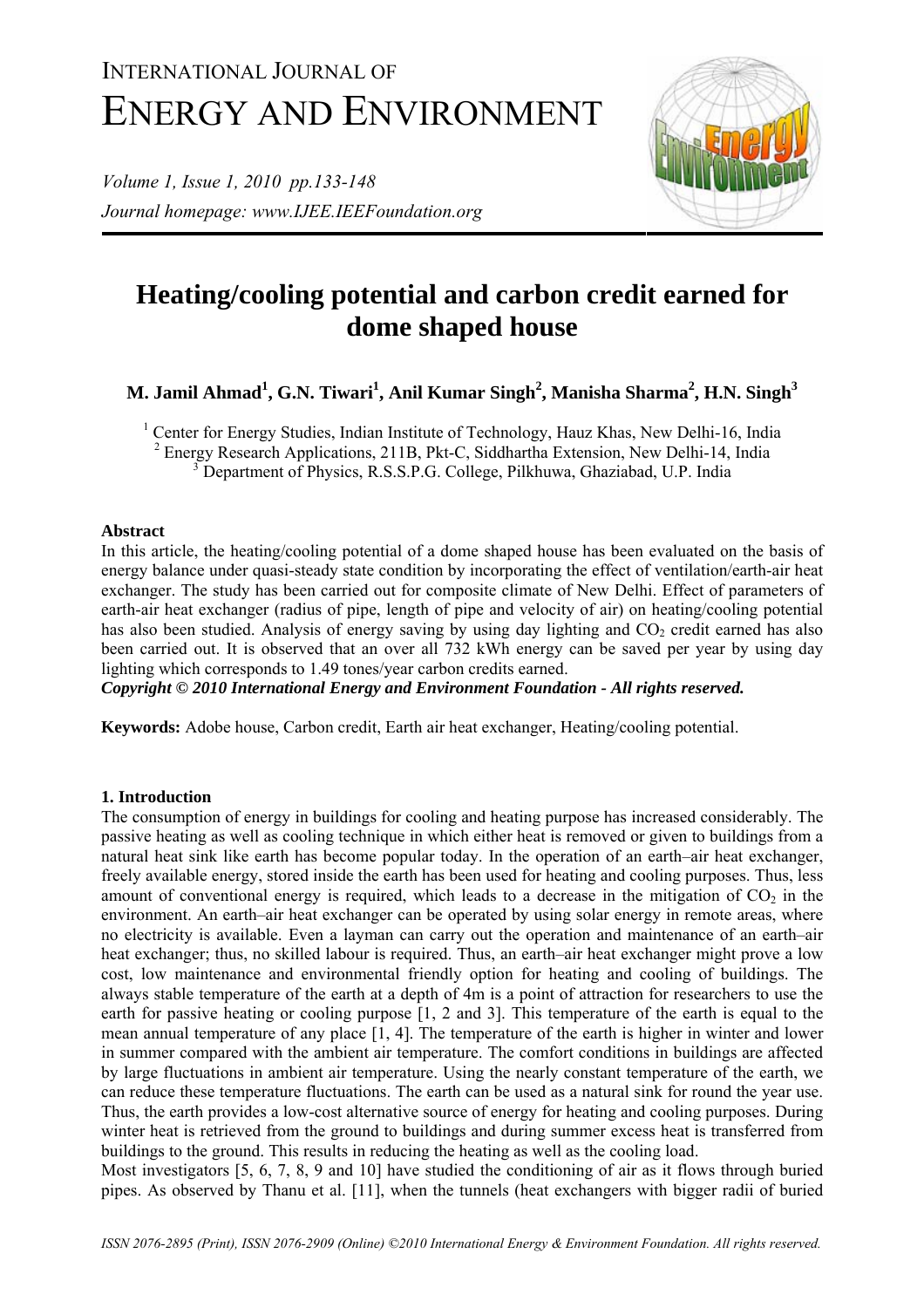pipes) are used for heating and cooling purposes, a special arrangement for the removal of water due to seepage into the tunnel ought to be made. The water or moisture inside the tunnel can cause the foul smell of air and the growth of mosquitoes. Such a big tunnel always requires high maintenance and a high capacity blower, which ultimately needs more electricity. On the other hand an earth–air heat exchanger having a smaller radius is free from such drawbacks. Several methods have been suggested by researchers to increase the heating and cooling potentials of an earth–air heat exchanger [10, 12 and 13]. So it is more beneficial to use an earth–air heat exchanger in place of an earth–air tunnel. Various simplified and detailed models have been proposed to describe the thermal performance of an earth–air heat exchanger [3, 12]. However, for a large number of applications, it is necessary to know the energy potential of the system under real climatic conditions, as well as the impact of the main design parameter on the thermal behaviour of an earth–air heat exchanger.

In this paper, the heating/cooling potential of dome shaped house has been evaluated on the basis of energy balance under quasi-steady state condition by incorporating the effect of ventilation/earth air heat exchanger. The study has been carried out for composite climate of New Delhi. The performance of the system has been analysed in terms of monthly heating and cooling potentials. Effect of parameters of earth-air heat exchanger (radius of pipe, length of pipe and velocity of air) on heating/cooling potential has also been studied. The study has also provided an idea of the climatic zone of India, where it is beneficial to use an earth–air heat exchanger for heating and cooling purposes.

## **2. Location and climatic conditions**

New Delhi is located in Northern part of India, a latitude 28.58° N and a longitude of 77.02° E and at an altitude of 216m above M.S.L. The climate of Delhi is a monsoon-influenced humid subtropical climate (Koppen climate classification Cwa) with high variation between summer and winter temperatures and precipitation. Summers start in early April and peak in May, with average temperatures near  $32^{\circ}C$  (90 $^{\circ}F$ ), although occasional heat waves can result in highs close to  $45^{\circ}$ C (114 $^{\circ}$ F) on some days. The monsoon starts in late June and lasts until mid-September, with about 714 mm (28.1 inches) of rain. The average temperatures are around 29 $^{\circ}$ C (85 $^{\circ}$ F), although they can vary from around 25 $^{\circ}$ C (78 $^{\circ}$ F) on rainy days to  $32^{\circ}$ C (90 $^{\circ}$ F) during dry spells. The monsoons recede in late September, and the post-monsoon season continues till late October, with average temperatures sliding from  $29^{\circ}C$  (85F) to  $21^{\circ}C$  (71<sup>o</sup>C). Winter starts in November and peaks in January, with average temperatures around  $12-13^{\circ}$ C (54-55 $^{\circ}$ F). Although winters are generally mild, Delhi's proximity to the Himalayas results in cold waves that regularly dip temperatures below freezing. Delhi is notorious for its heavy fog during the winter season. In December, reduced visibility leads to disruption of road, air and rail traffic. They end in early February, and are followed by a short spring till the onset of the summer. Extreme temperatures have ranged from  $-0.6$  °C (30.9 °F) to 47 °C (116.6 °F).

### **3. Meteorological data**

The solar radiation data have been collected for the period of 1991-2001 from India Meteorology Department (IMD) Pune, India. Climate of New Delhi has been classified into following four weather conditions depending upon sunshine hours and ratio of diffuse to global radiation.

- (a) Clear day (blue sky): If diffuse radiation is less than or equal to 25 % of global radiation and sunshine hour is more than or equal to 9 hours.
- (b) Hazy day(fully): If diffuse radiation is less than 50 % or more than 25 % of global radiation and sunshine hour is between 7 to 9 hours.
- (c) Hazy and cloudy (partially): If diffuse radiation is less than 75% or more than 50 % of global radiation and sunshine hour is between 5 to 7 hours.
- (d) Cloudy day (fully): If diffuse radiation is more than 75 % of global radiation and sunshine hour is less than 5 hours

## **4. Design of dome shaped house**

An adobe house has been designed for serving mid day meal in a government school at New Delhi. There are two parts of the house, kitchen cum serving and store room. Only kitchen cum serving part has been studied for heating and cooling potential, because occupants are not supposed to stay in store room. Orientation and dimensions of windows, door, roof and floor are shown in Figure 1(a). Figure 1(b) shows details of drawing of adobe house. Figure 1(c) shows sectional front view of adobe house. Figure 1(d) shows sectional side view of adobe house.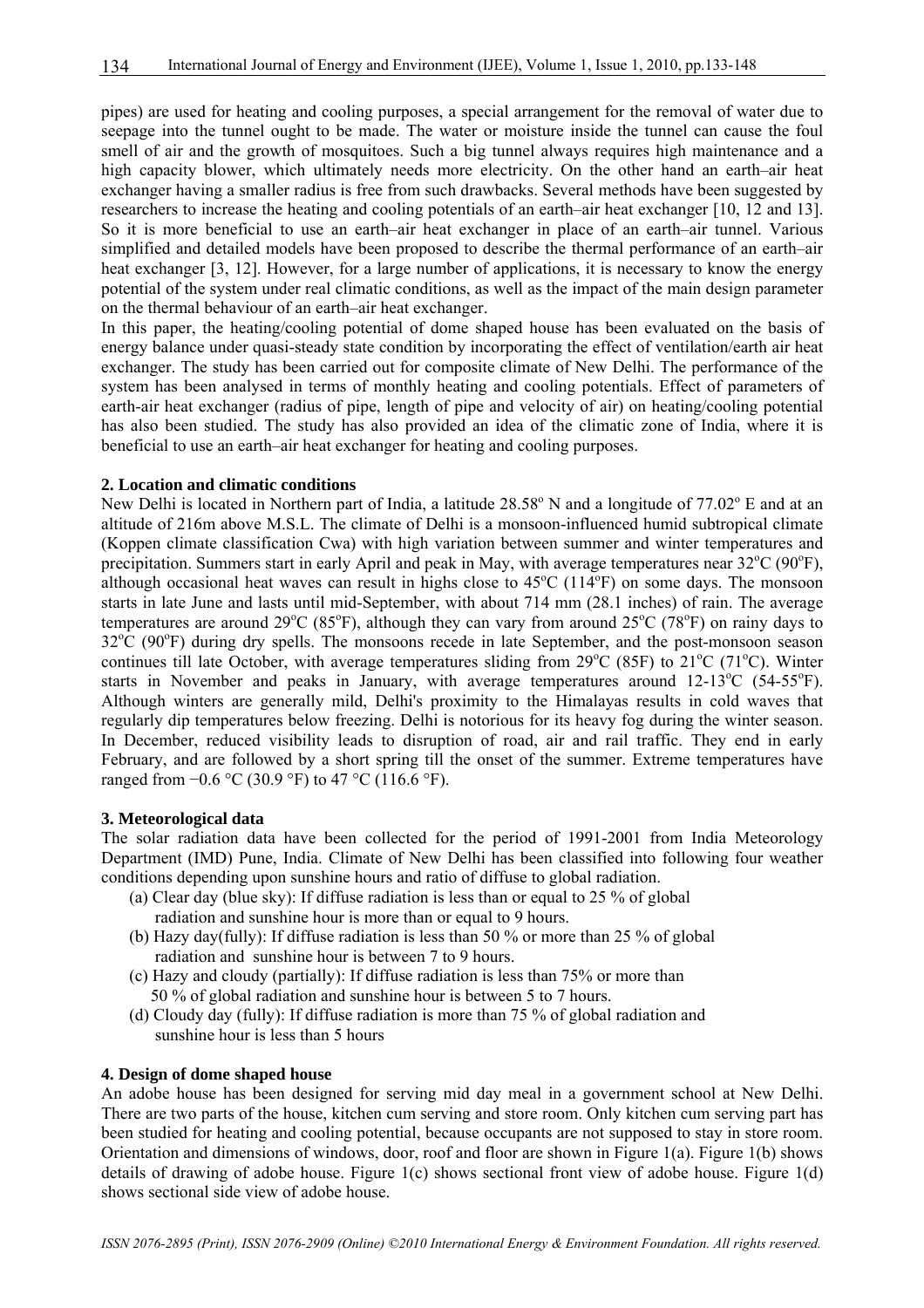

store =  $7.6$  sq.mt. kitchen / serving =  $13.2$  sq.mt. wash =  $3.1$  sq.mt.

Figure 1. (a) Top view of adobe house



Figure 1. (b) Detailed top view of adobe house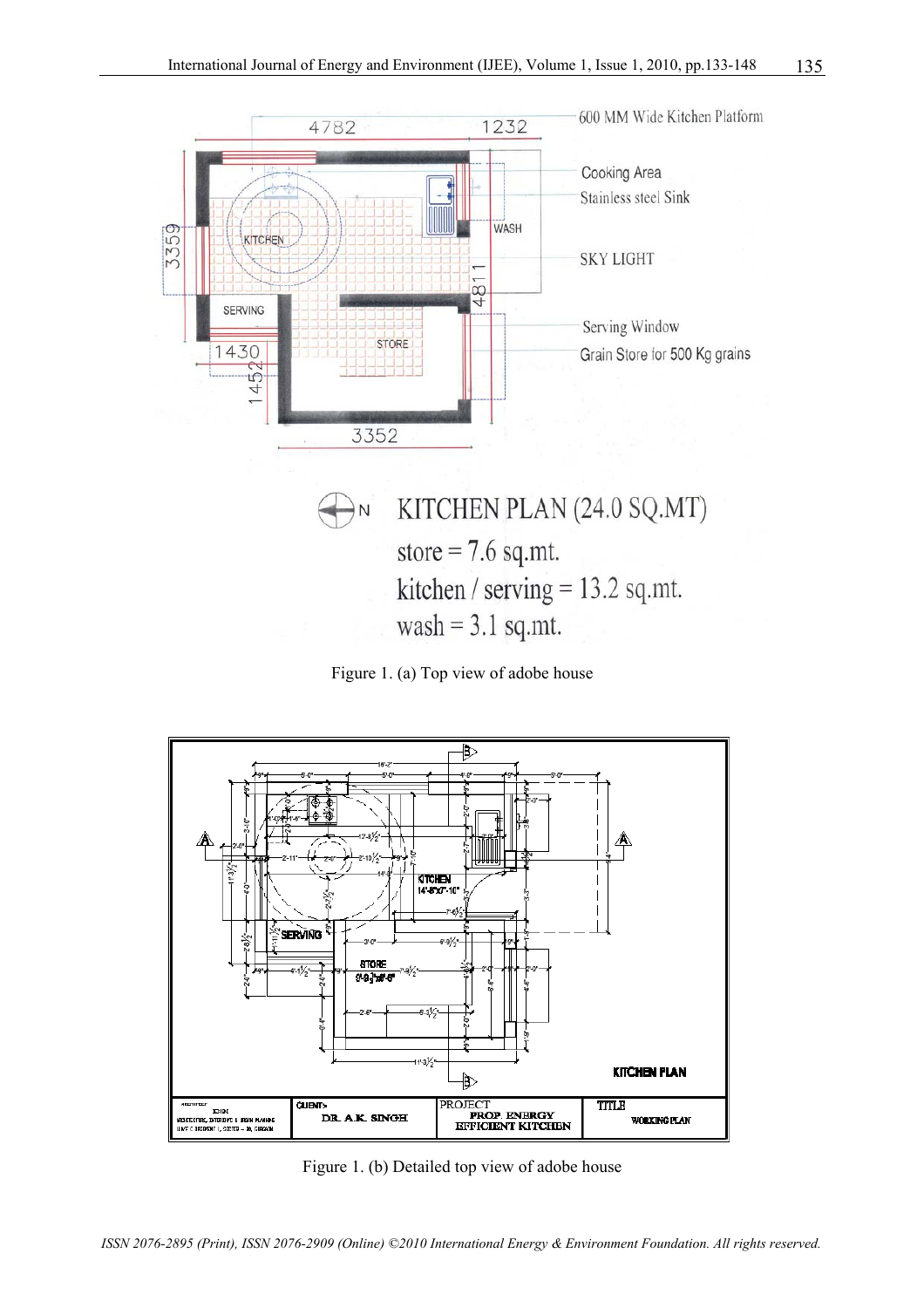

Figure 1. (c) Sectional front view of adobe house

![](_page_3_Figure_3.jpeg)

# **SECTION B-B**

Figure 1. (d) Sectional side view of adobe house

Design parameters used for thermal modelling are given in Table 1(a). Design parameters of Earth Air Heat Exchanger (EAHE) are given in Table 1(b). Construction details of roof structure of the house are given in Table 2. U-value of building components are given in Table 3.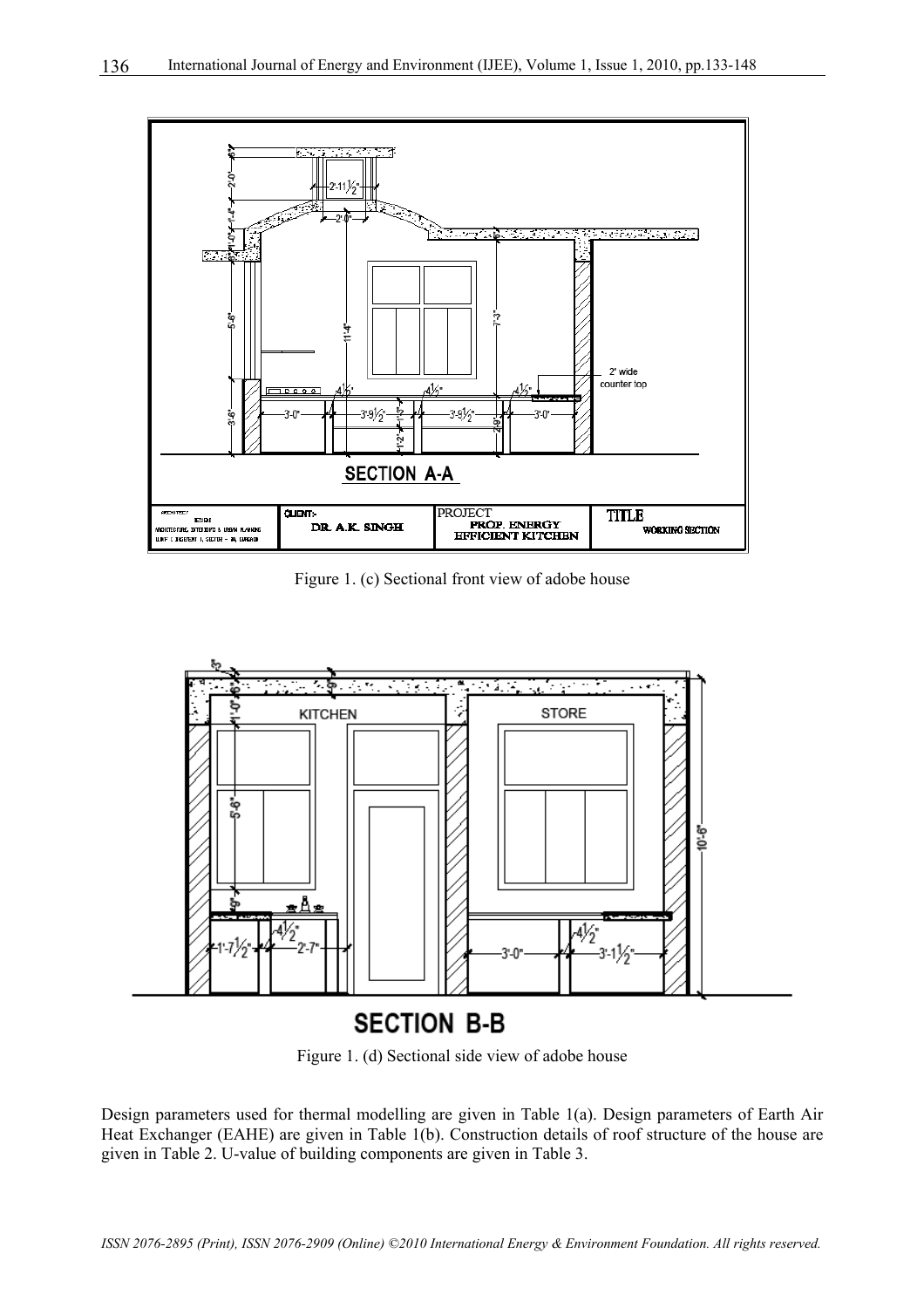| Parameters for house         | Value                  |
|------------------------------|------------------------|
| $h_{o}$                      | 9.5 W/m <sup>2</sup> K |
| $h_i$                        | 2.8 W/m <sup>2</sup> K |
| K value of soil (or mud)     | $0.446$ W/m K          |
| K value of brick             | $0.84$ W/m K           |
| K value of bamboo            | $0.17$ W/m K           |
| K value of khapra            | 1.28W/mK               |
| K value of wood (door)       | $0.14$ W/m K           |
| Air density                  | 1.2 $\text{kg/m}^3$    |
| Emissivity of roof surface   | 0.9                    |
| Absorptivity of roof surface | 0.4                    |
| Absorptivity of wall surface | 0.4                    |
| Absorptivity of door surface | 0.6                    |
| Transmissivity of glass      | 0.9                    |
| Air change per hour          | 10-50                  |
| Volume of room               | $58 \text{ m}^3$       |
| Floor area of room           | $16 \text{ m}^2$       |

Table 1. (a) Design parameters used for thermal modeling

Table 1. (b) Design parameters of EAHE

| EAHE parameters                     | Value            |
|-------------------------------------|------------------|
| Depth of PVC pipe                   | 1.5 <sub>m</sub> |
| Radius of PVC pipe                  | $0.3 \text{ m}$  |
| Length of PVC pipe                  | 78 m             |
| Air Velocity at pipe outlet         | $1-3$ m/s        |
| h <sub>ca</sub> inside pipe of EAHE | 5.7 $W/m^2$      |
| Specific heat of room air           | 1006 J/kg K      |
|                                     |                  |

Table 2. Construction details of roof structure of the house

| Roof material layers<br>(from inside to outside) | Thickness [mm] |
|--------------------------------------------------|----------------|
| Bamboo                                           |                |
| Mud                                              |                |
| Khapra                                           |                |

|  |  |  | Table 3. U-value of building components |
|--|--|--|-----------------------------------------|
|--|--|--|-----------------------------------------|

| Building components | U $\left[W/m^2 K\right]$ |
|---------------------|--------------------------|
| Wall (brick)        | 1 36                     |
| Door (wood)         | 1.48                     |
| Window (glass)      | 2.15                     |
| Roof                | 2 O                      |
| Ground              | 0.44                     |

# **5. Mathematical formulation**

Following assumptions have been made while writing energy balance equation.

- 1. The heat transfer through roof and walls occurs in one direction along the thickness.
- 2. There is quasi-steady state heat transfer across the roof and wall.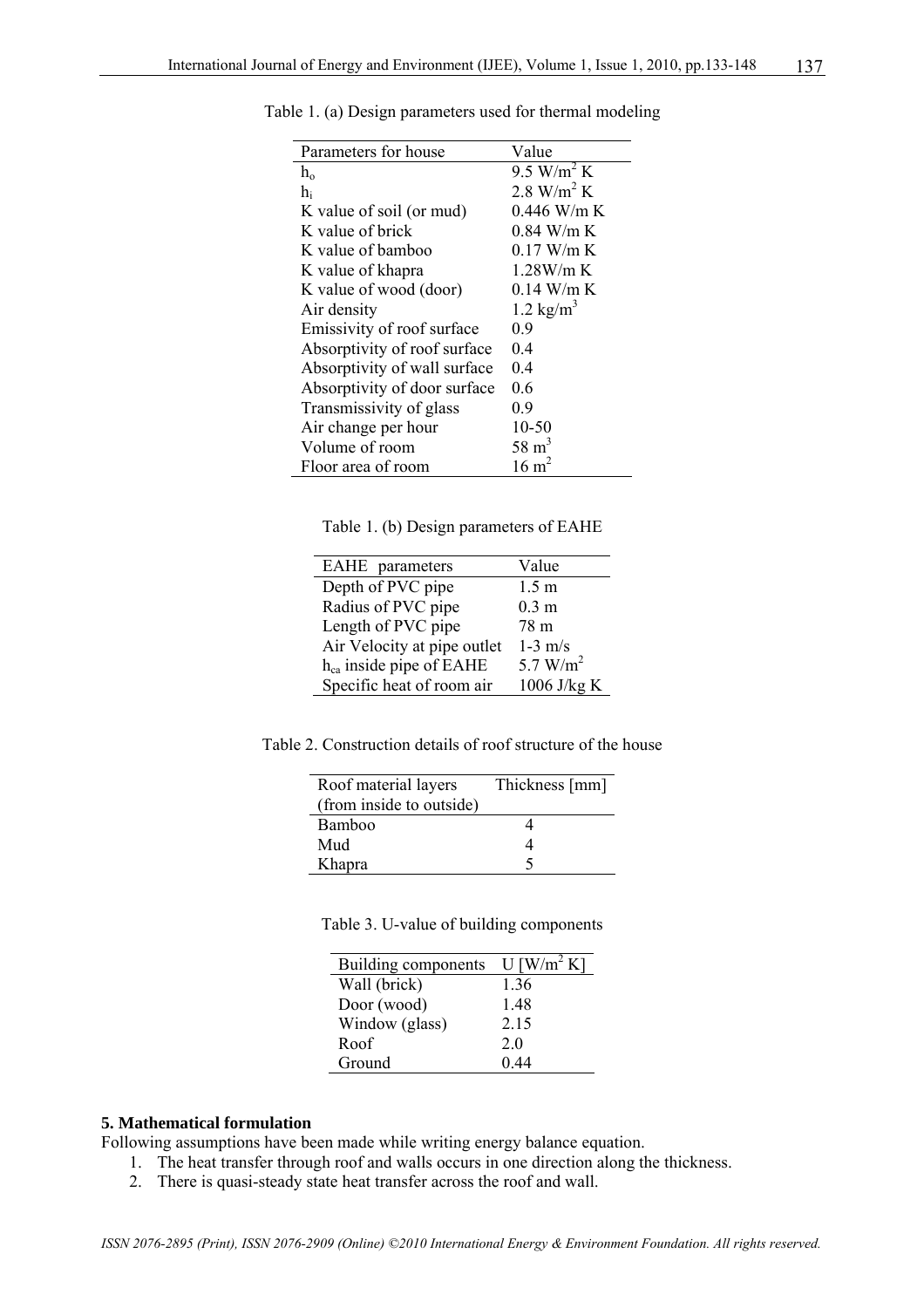- 3. The wall and roof structures are made of homogeneous material layers.
- 4. The ambient and room air temperatures are assumed constant for 1 hour.
- 5. Average solar intensity for 1 hour has been considered.
- 6. The values of parameters like air change per hour and inside  $(h_i)$  and outside  $(h_o)$  convective heat transfer coefficients are assumed constant.
- 7. All thermal properties of building materials e.g. thermal conductivity and specific heat are assumed constant.

#### *5.1 General energy balance equation for non-air-conditioned room air*

The general energy balance equations for room air can be written as follows:

$$
M_a C_a \frac{dT_r}{dt} = \sum Q_{\text{gain}} - Q_{\text{loss}} \tag{1}
$$

 $M_a$  is isothermal mass (kg),  $C_a$  is specific heat of air (J/kg  ${}^0C$ ),  $T_r$  is room temperature ( ${}^0C$ ), t is time (second), *Qgain* is rate of thermal energy gained by air (J/s), *Qloss* is rate of thermal energy lost by air (J/s).

$$
Q_{gain} = Q_{wall} + Q_{roof} + Q_{window} + Q_{door} + Q_{floor}
$$
 (2)

 $Q_{wall}$  is rate of thermal energy gained by air through wall (J/s),  $Q_{roof}$  is rate of thermal energy gained by air through roof (J/s),  $Q_{window}$  is rate of thermal energy gained by air through window (J/s),  $Q_{door}$  is rate of thermal energy gained by air through door (J/s), *Qfloor* is rate of thermal energy gained by air through floor  $(J/s)$ .

$$
Q_{loss} = Q_{\text{ventilation}} \tag{3}
$$

*Q<sub>ventilation</sub>* is rate of thermal energy gained by air through ventilation (J/s).

The expressions for rate of heat gain and loss from different building components for quasi-steady state heat transfer analysis is given below. The rate of heat gain through wall is;

$$
Q_{wall} = (UA)_{wall} \left( T_{sol, wall} - T_r \right) \tag{4}
$$

*U* is overall heat transfer coefficient, *A* is area (m<sup>2</sup>),  $T_{sol,wall}$  is sol-air temperature of wall (<sup>0</sup>C),  $T_r$  is room temperature  $(^0C)$ .

$$
(UA)_{wall} = \left[\frac{1}{h_o} + \frac{L_1}{K_1} + \frac{L_2}{K_2} + \dots + \frac{1}{h_i}\right] \times A_{wall}
$$
\n(5)

 $h<sub>o</sub>$  is outside convective heat transfer coefficient (W/m<sup>2 0</sup>C), *L* is thickness of the layer (m), *K* is thermal conductivity (W/ m<sup>o</sup>C),  $h_i$  is inside convective heat transfer coefficient (W/m<sup>2o</sup>C).

The expression of sol–air temperature on any inclined wall/roof surface can be written as

$$
T_{sol} = \left[ \frac{\alpha I}{h_o} + T_a - \frac{\varepsilon \Delta R}{h_o} \right] \tag{6}
$$

where  $T_{sol}$  is the sol–air temperature of bare roof surface (<sup>0</sup>C),  $T_a$  is ambient temperature (<sup>0</sup>C), *I* is solar radiation falling on different surfaces of dome shaped house  $(W/m^2)$  and  $h_0 = h_{ra} + h_{ca}$  where, the terms *hra* and *hca* are radiative and convective heat transfer coefficient between surface and ambient respectively. *∆R* is the long wavelength radiation exchange between surface and sky; its values for different surface orientation are as follows.

*ISSN 2076-2895 (Print), ISSN 2076-2909 (Online) ©2010 International Energy & Environment Foundation. All rights reserved.*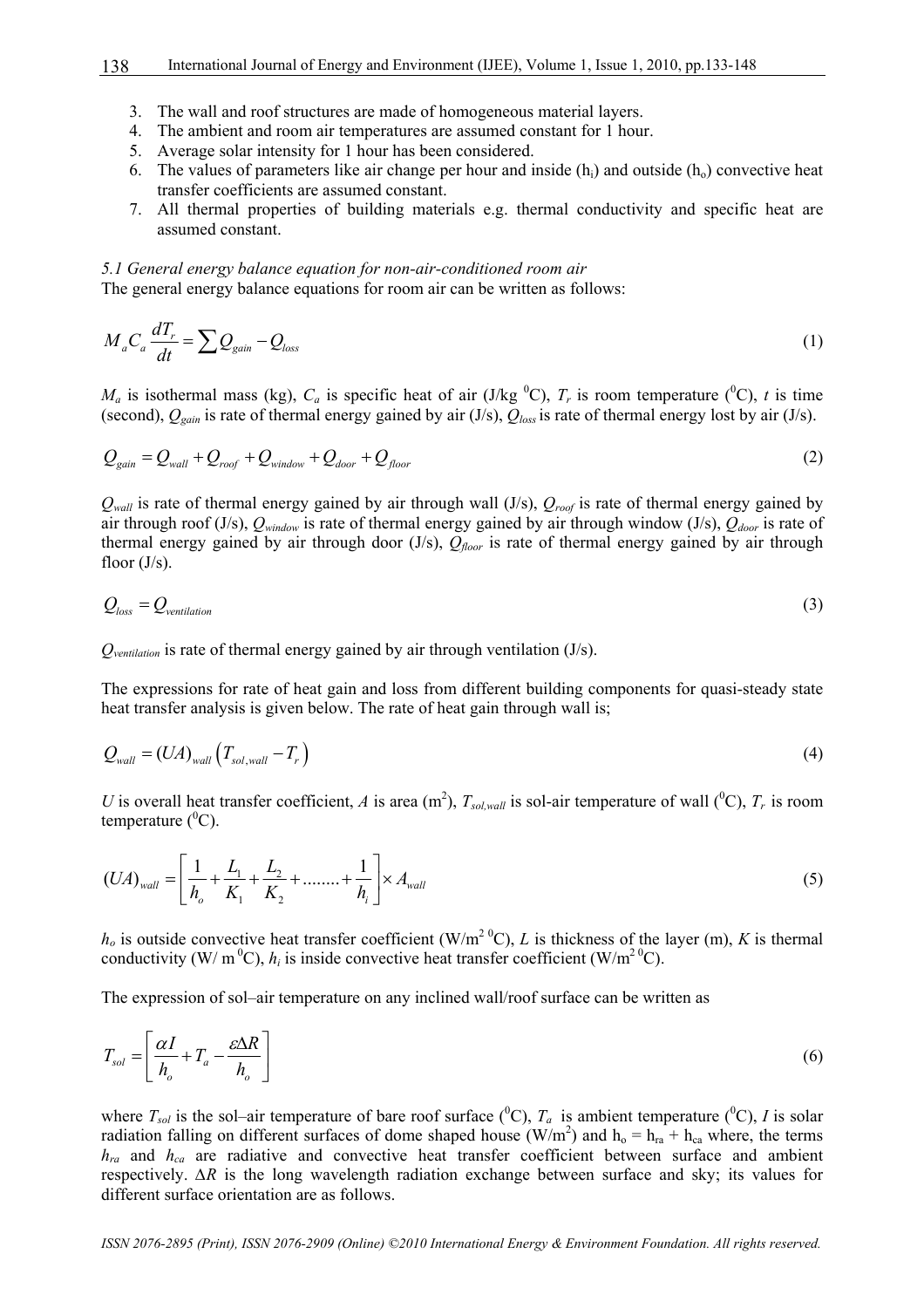$$
\Delta R = 0 \quad \text{for vertical surface}
$$
\n
$$
\Delta R = \left[\frac{\cos \beta}{\sin \beta} \times 60\right] W / m^2 \quad \text{for surface inclined at angle } \beta
$$
\n(7)

The rate of heat gain through roof is

$$
Q_{\text{roof}} = (UA)_{\text{roof}} \left( T_{\text{sol},\text{roof}} - T_r \right) \tag{8}
$$

The rate of heat gain through window is

$$
Q_{window} = A_{window} \times \tau \times I + (UA)_{window} \left( T_{sol, window} - T_r \right)
$$
\n(9)

The rate of heat gain through door is

$$
Q_{door} = (UA)_{door} \left( T_{sol,door} - T_r \right) \tag{10}
$$

The rate of heat gain/loss through ground is

$$
Q_{\text{floor}} = (UA)_{\text{floor}} (T_r - T_0) \tag{11}
$$

where  $T_0$  is base temperature (<sup>0</sup>C),  $T_0$ =25 <sup>0</sup>C

The equation for rate of heat loss/gain due to room air ventilation to ambient air can be expressed as follows:

$$
Q_{\text{venilation}} = \frac{\rho_a v_a C_a N (T_r - T_a)}{3600} = 0.33 N v_a (T_r - T_a)
$$
\n(12)

*N* is number of air change per hour,  $\rho_a$  is density of air,  $v_a$  is volume of air in the room.

When the building room air is integrated with recirculation type earth air heat exchanger (EAHE), the rate of heat gain in winter (or loss in summer) is given below;

$$
Q_{EAHE} = F_R m_a C_a (T_0 - T_r) \tag{13}
$$

where  $T_0 = 25^\circ$ C,  $Q_{EAHE}$  is rate of thermal energy gained by air through Earth Air Heat Exchanger (J/s),  $\dot{m}_a$  is mass flow rate of air (kg/s).

$$
F_R = 1 - \exp\left(-\frac{2\pi r h_{ca}}{m_a C_a} L_{pipe}\right)
$$
 (14)

 $h_{ca}$  is convective heat transfer coefficient between surface and ambient (W/m<sup>2 0</sup>C),  $L_{pipe}$  is length of PVC pipe (m), *r* is radius of PVC pipe (m).

Based on Equations  $(1)$ –  $(14)$ , the heat balance equation for room of the house was written as follows.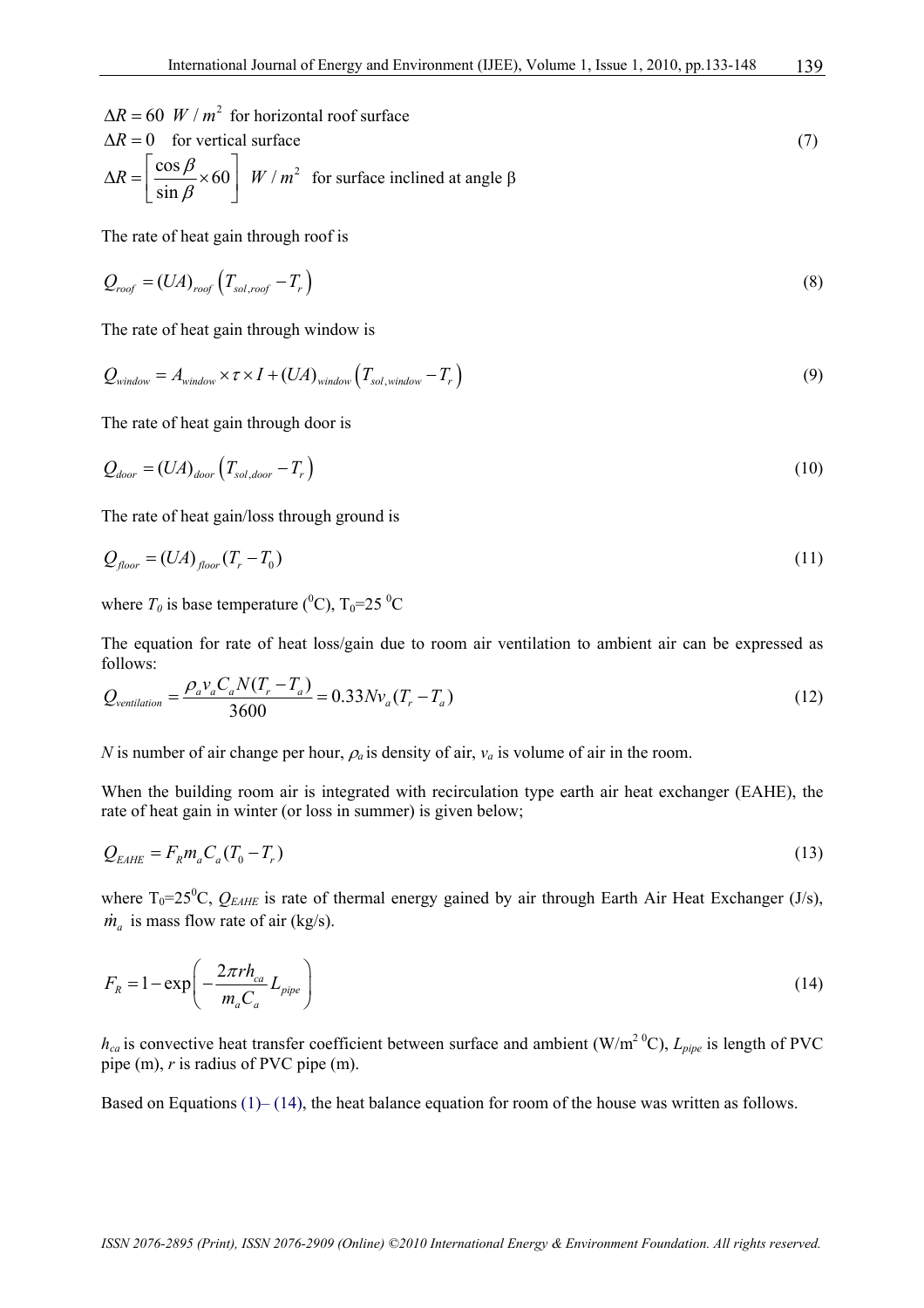### *5.2 Heat balance equation*

$$
M_{a}C_{a} \frac{dT_{r}}{dt} = \sum_{i}^{4} (UA)_{wall,i} (T_{sol,wall,i} - T_{r}) + \sum_{j}^{4} (UA)_{window,j} (T_{sol,window,j} - T_{r}) + (UA)_{door} (T_{sol,door} - T_{r})
$$
  
+  $(UA)_{roof} (T_{sol,roof} - T_{r}) + (UA)_{floor} (T_{r} - T_{0}) - 0.33 Nv_{a} (T_{r} - T_{a}) + F_{R}m_{a}C_{a} (T_{0} - T_{r})$   

$$
\frac{dT_{r}}{dt} = -\left[\sum_{i}^{4} (UA)_{wall,i} + \sum_{j}^{4} (UA)_{window,j} + (UA)_{door} + (UA)_{roof} + (UA)_{floor} - 0.33 Nv_{a} + F_{R}m_{a}C_{a} \right]T_{r}
$$
  

$$
M_{a}C_{a}
$$
  
+
$$
\left[\sum_{i}^{4} (UA)_{wall,i} T_{sol,wall,i} + \sum_{j}^{4} (UA)_{window,j} T_{sol,window,j} + (UA)_{door} T_{sol,door} + (UA)_{roof} T_{sol,roof} \right] / M_{a}C_{a}
$$
  
+
$$
(15)
$$

or  
\n
$$
\frac{dT_r}{dt} = f(T_r, g(t)) \text{ or } \frac{dT_r}{dt} = aT_r + g(t)
$$
\n(16)

The constant 'a' is the coefficients of room air temperature. The term  $g(t)$  represents the function of time 't' in Eq. (16) and comprises of the time dependent terms like sol–air surface temperature  $(T<sub>sol</sub>)$ , ambient air temperature  $(T_a)$  and solar radiation on surface (I). The exact solution of the above first-order linear differential equations (16) is;

$$
T_r = \overline{g}(t) / a \left[1 - \exp(-at)\right] + T_{r0} \exp(-at)
$$
\n(17)

where  $\overline{g}(t)$  is average of g(t) over time interval 0 to t.

The values of initial room air temperature  $(T_{r_0})$  of room for each month of the year were obtained from the experimental results. Based on these initial values, the next hour room air temperatures of room can be evaluated.

#### *5.3 Heating and cooling potential*

Monthly heating and cooling potential obtained for a dome shaped house is obtained as;

$$
Q = \sum m_a C_a (T_r - T_a) \Delta t \tag{18}
$$

*Q* is heating or cooling potential (J),  $\dot{m}_a$  is mass flow rate of air (kg/s)

### **6. Results**

Using Equation (17) room air temperatures for 24 hours have been computed. Figure 2 shows the variation of room temperature with time at different number of air change per hour (N) in the month of June at New Delhi. Variation of atmospheric temperature (29.6<sup>o</sup>C to 38.5<sup>o</sup>C) with time has also been shown in Figure 2. Effect of earth air heat exchanger on room temperature has also been shown in Figure 2. At N=0, room temperatures are very high in the range of  $44.1\degree \text{C}$  - 52.7 $\degree$ C. At N=10, room temperatures fall and varies from  $34.3^{\circ}$ C to  $44.2^{\circ}$ C. At N=20, room temperatures again fall and varies from  $32.0^{\circ}$ C to 42.6<sup>0</sup>C. At N=30, room temperatures again fall and varies from  $31.0^{\circ}$ C to 41.9<sup>0</sup>C. At N=40, room temperature varies from  $30.5^{\circ}$ C to  $41.4^{\circ}$ C. At N=50, room temperature varies from  $30.3^{\circ}$ C to  $41.1^{\circ}$ C. When the room is integrated with earth air heat exchanger (length of PVC pipe=78 m, air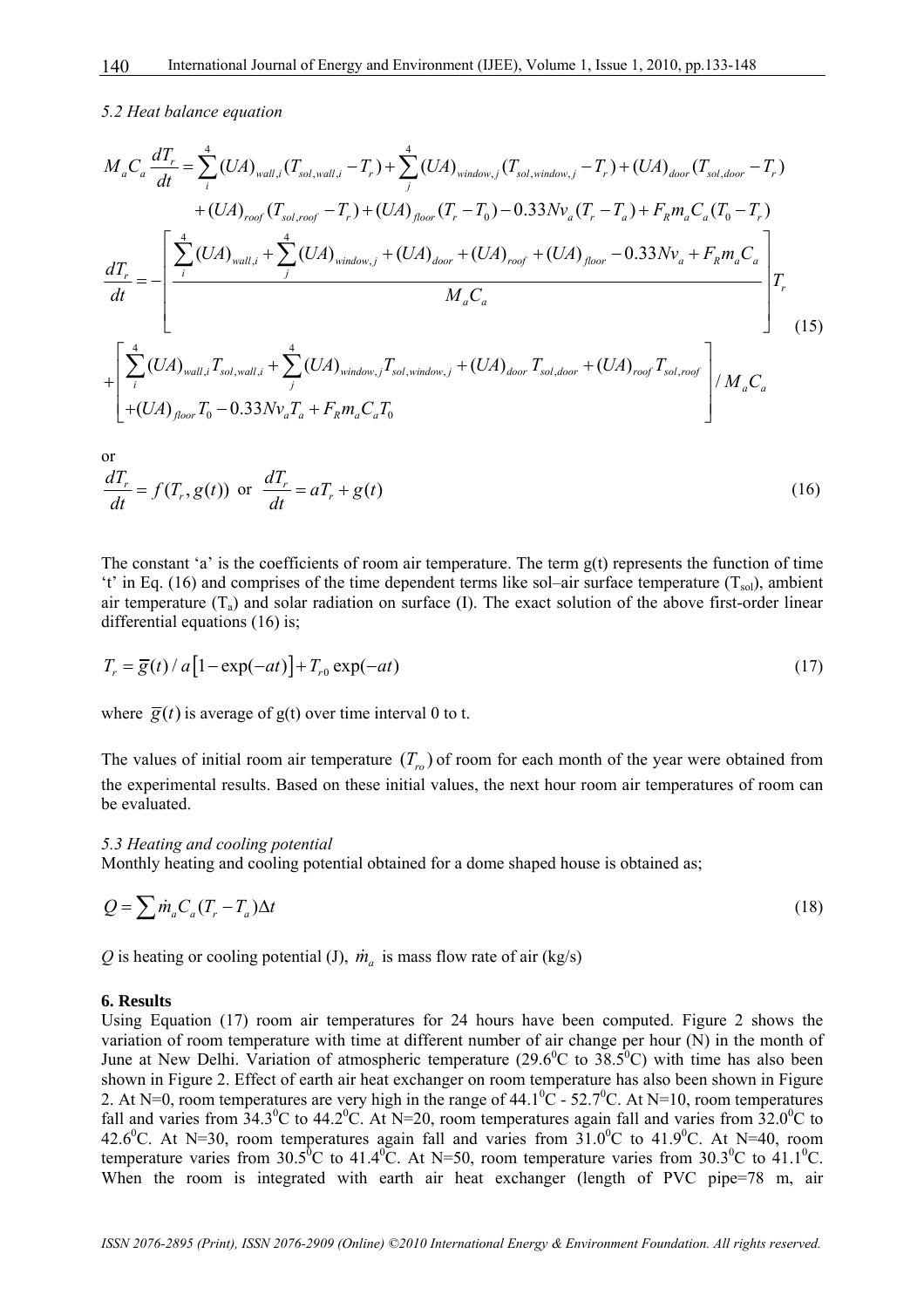velocity=3m/s), room temperature falls and varies from  $25.9^{\circ}$ C to  $31.8^{\circ}$ C. Maximum difference between atmospheric temperature and room temperature is  $14.5^{\circ}$ C if there is no ventilation (N=0). With ventilation at N=10, 20 and 30, maximum temperature difference falls to  $5.7^{\circ}$ C,  $4.1^{\circ}$ C and  $3.4^{\circ}$ C respectively. At N=40, maximum temperature difference is less than  $3^{\circ}$ C. Therefore ventilation is optimized as N=30. Use of earth air heat exchanger improves cooling of the room air. With earth air heat exchanger, room temperature becomes lower than atmospheric temperature by  $3.7^{\circ}$ C to  $6.7^{\circ}$ C.

Figure 3 shows the variation of room temperature with time in the month of January with and without earth air heat exchanger at New Delhi. Variation of atmospheric temperature  $(8.6^{\circ}C \text{ to } 19.7^{\circ} C)$  with time has also been shown in Figure 3. The room air temperatures are in the range of  $24.1^{\circ}$ C –34.8<sup>0</sup>C without earth air heat exchanger and  $22.6^{\circ}$  C -  $30.0^{\circ}$  C with earth air heat exchanger. Difference between atmospheric temperature and room temperature lies between 15.1  $\rm{^0C}$  and 15.5 $\rm{^0C}$ , if there is no ventilation (N=0). Using earth air heat exchanger does not improve heating of the room air. This is because the difference in base temperature  $T_0$  and room temperature at N=0 is very less. Therefore use of earth air heat exchanger is not advisable in winter.

Some investigators [14, 15 and 16] have reported room air temperature of adobe house to be constant in composite climate of New Delhi because of high isothermal mass of the adobe house. Present study proves that room air temperature of adobe house is not constant in composite climate of New Delhi, because isothermal mass of the adobe house is not as high as earth up to 4 m depth.

The thermal comfortable room air temperature range in both winter and summer months were observed as  $14^{\circ}$ C  $-18^{\circ}$ C and  $24^{\circ}$ C  $-28^{\circ}$ C, respectively. The performance of dome shaped house was found satisfactory in both winter and summer for above mentioned room air temperature range. Hence, this case study provides real insight of actual performance of dome shaped house in New Delhi climatic condition. Thermal comfortable room air temperature range for person living in Indian villages is also same as that of actual performance of dome shaped house. Hence, such dome shaped house/ home/shelters can easily provide naturally thermal comfortable zone for poor people residing in the desert (hot and dry climate) and remote mountains (cold and sunny climate) places. Few deaths have been recorded in India because of heat waves in summer and cold climate in winter. Hence, this naturally comfortable mud-house building is one of the solutions not only in India but also all over the world like Middle East countries for both rural and urban population. Hence, the adobe house under study is promising solution for obtaining natural thermal comfort.

Using Equation (18), monthly heating potential for four weather types of dome shaped house were computed and shown in Figure 4. In November and January, 'b' type weather yields maximum heating potential because of maximum number of days contained by 'b' type weather. In December and February, 'c' type weather dominates and hence produces maximum heating potential. Monthly cooling potential for four weather types of dome shaped house were estimated and shown in Figure 5. In March, April, May, June and September, 'c' type weather dominates and hence produces maximum cooling potential. In July and August, 'd' type weather dominates and hence produces maximum cooling potential. Total monthly heating /cooling potential of dome shaped house were estimated and shown in Figure 6. Although heating is required for four months only, magnitude of monthly heating potential is more than monthly cooling potential. This is due to the fact that difference between room temperature and atmospheric temperature is more in winter than in summer. In January the temperature difference is  $15.5^{\circ}$ C and in June it is only 3.4 $^{\circ}$ C.

Effect of air flow velocity through heat exchanger, length of heat exchanger and radius of pipe on yearly heating and cooling potential have been studied for New Delhi climatic condition. It is observed that heating and cooling potentials have no effect on change in air flow velocity after 3 m/s for 50m length of heat exchanger (Figure 7). It is observed that heating and cooling potentials have no effect on change in length after 50 m the length of heat exchanger for 3m/s air flow velocity (Figure 8). It is observed that heating and cooling potentials have no effect on change in radius of the pipe after 3m for 50m length of heat exchanger and 3m/s air flow velocity (Figure 9).It has been found that when length of the pipe is more than the optimum length there is no change in heating and cooling potentials of an earth–air heat exchanger with change in air flow velocity.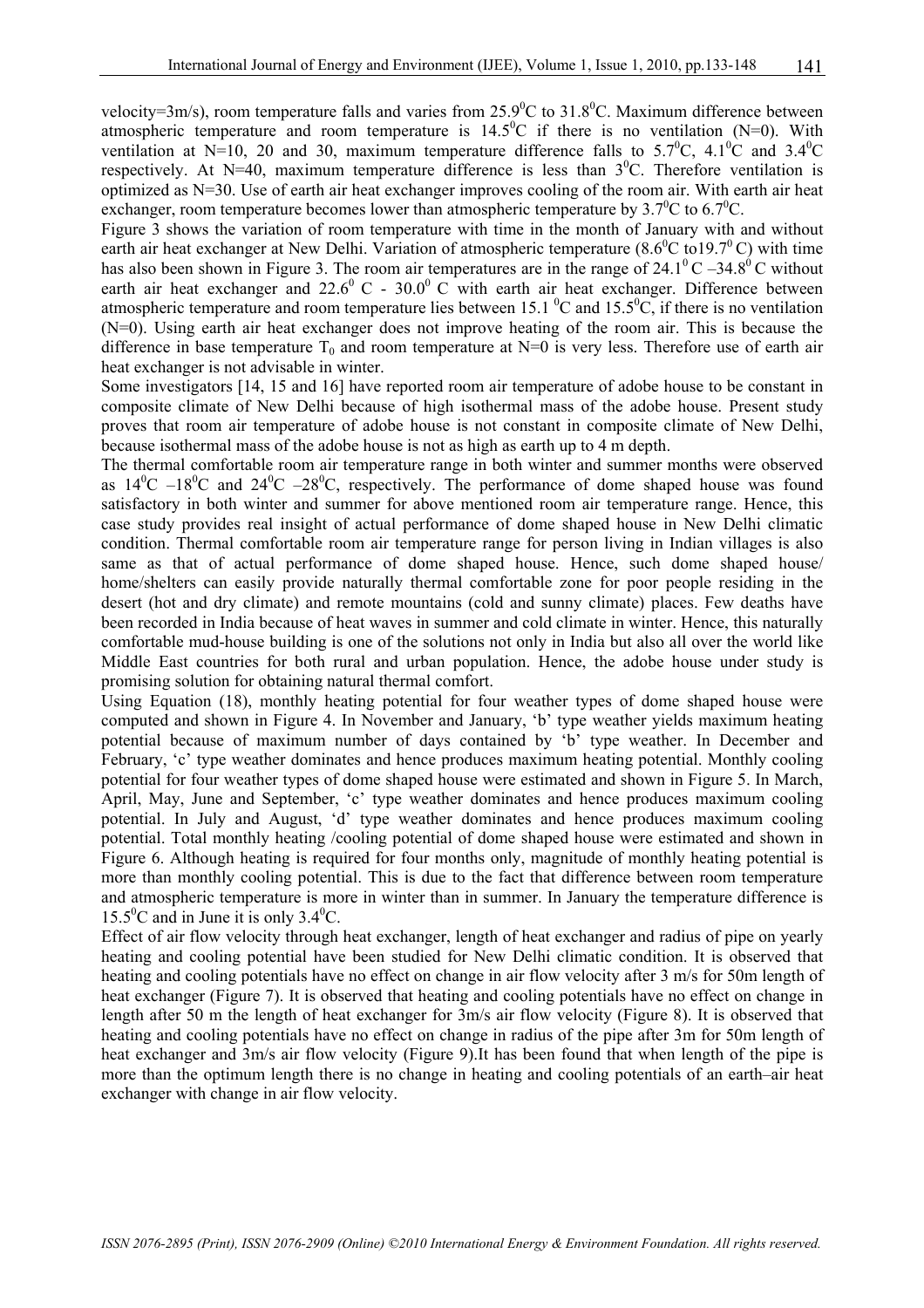![](_page_9_Figure_1.jpeg)

Figure 2. Variation of room temperature with time in June

![](_page_9_Figure_3.jpeg)

Figure 3. Variation of room temperature with time in January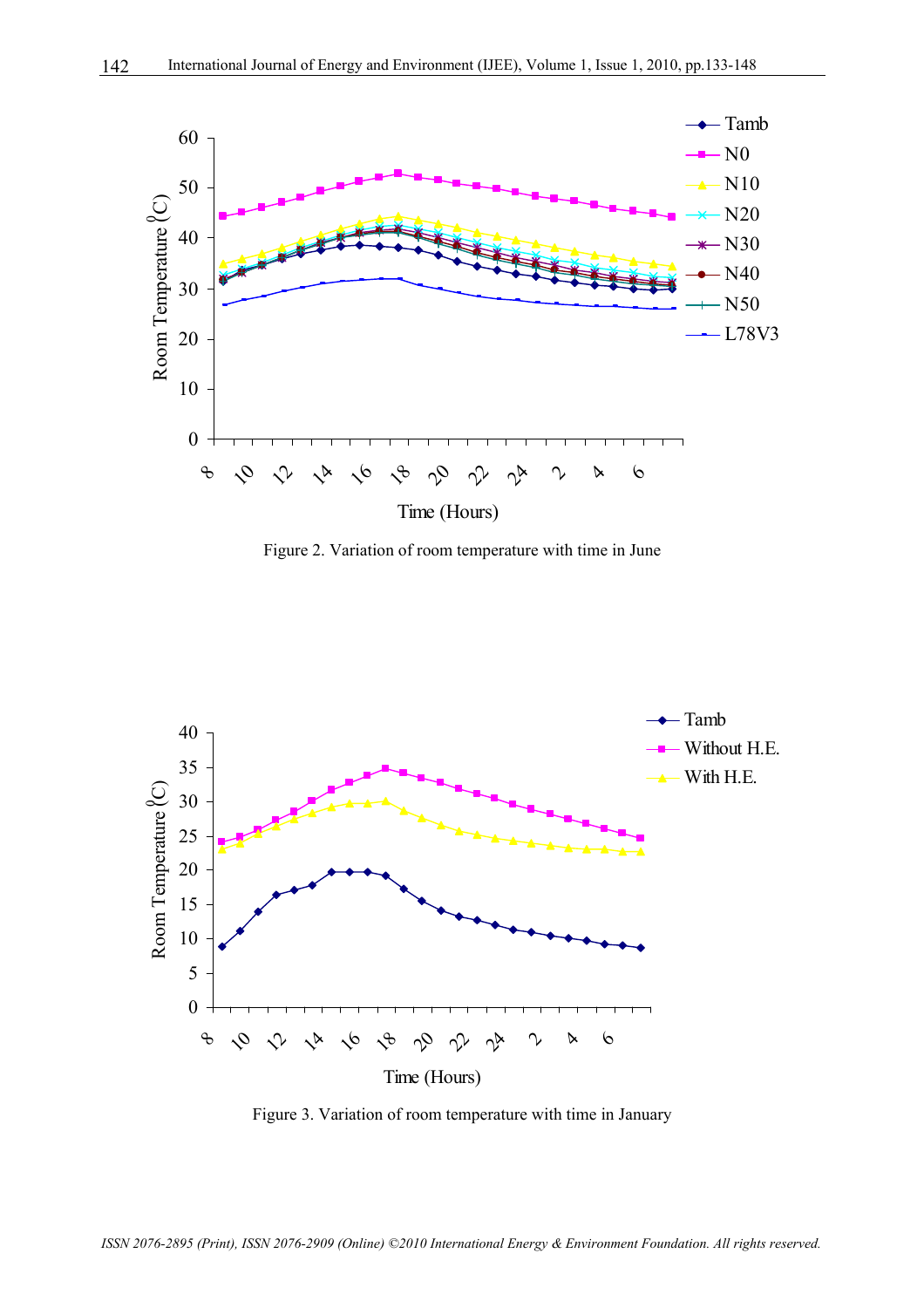![](_page_10_Figure_1.jpeg)

Figure 4. Heating potential in winter at New Delhi (N=0)

![](_page_10_Figure_3.jpeg)

Figure 5. Cooling potential in summer at New Delhi (N=30)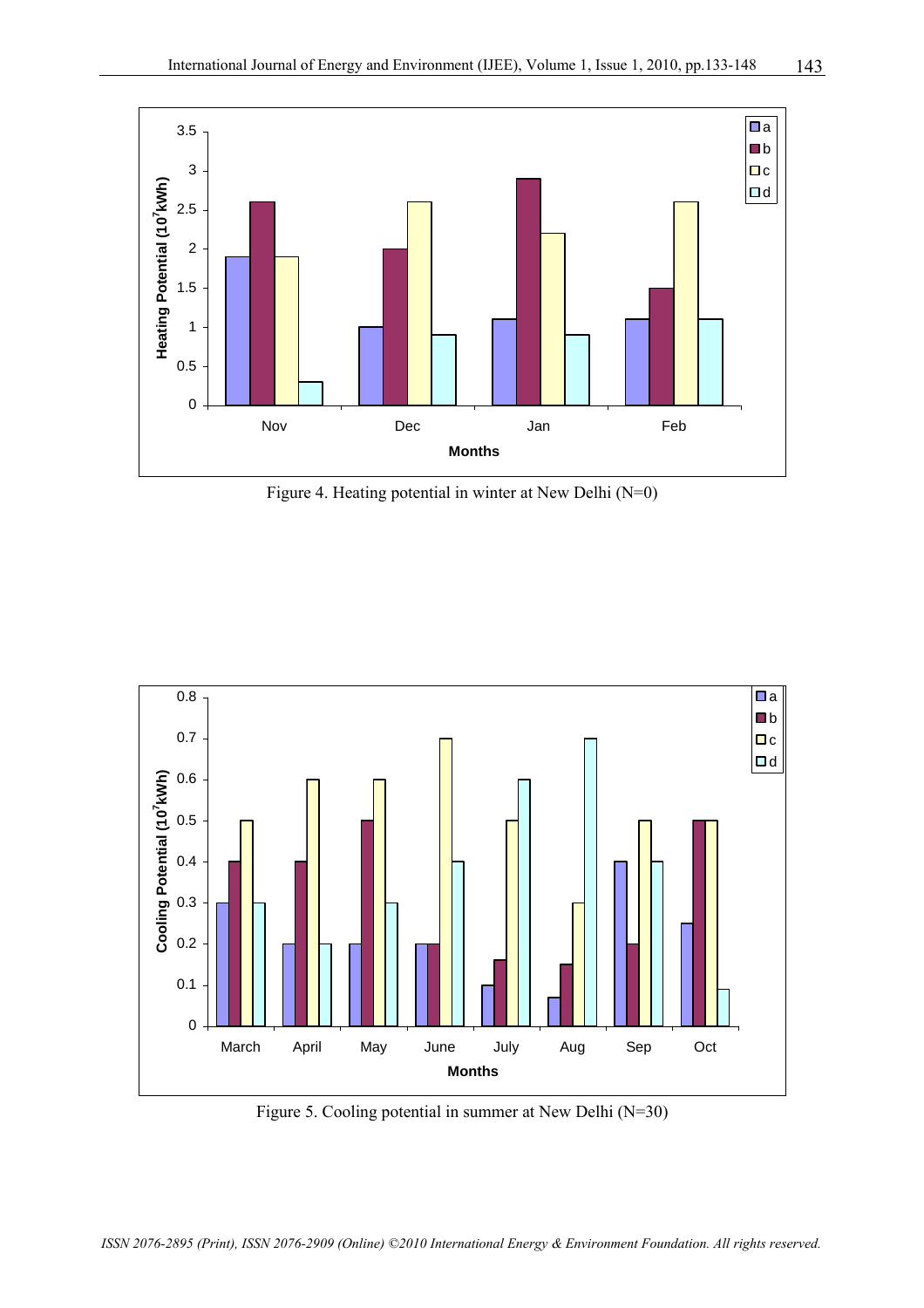![](_page_11_Figure_1.jpeg)

Figure 6. Monthly heating/cooling potential at New Delhi

![](_page_11_Figure_3.jpeg)

Figure 7. Variation of heating/cooling potential with air velocity of EAHE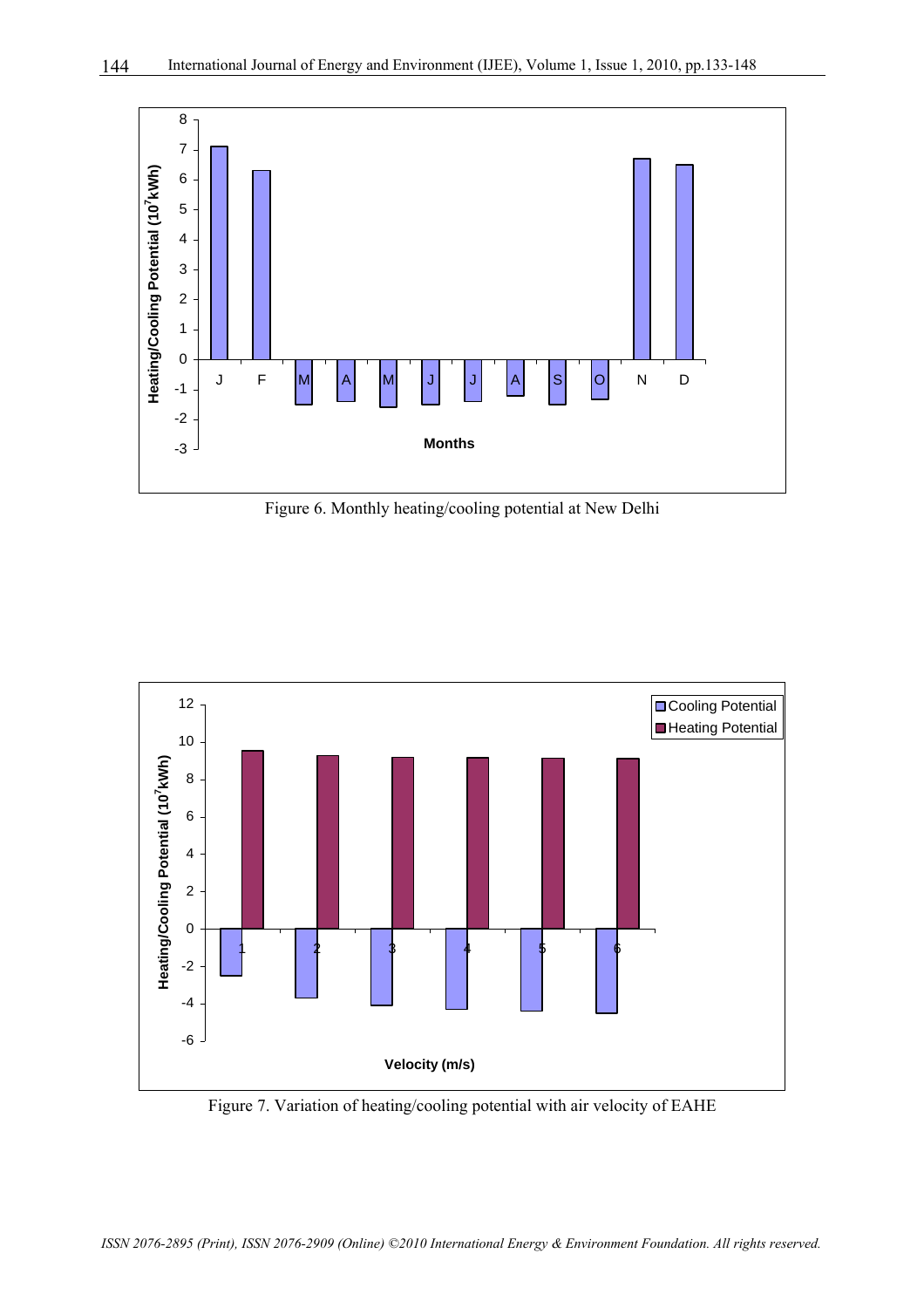![](_page_12_Figure_1.jpeg)

Figure 8. Variation of heating/cooling potential with pipe length of EAHE

![](_page_12_Figure_3.jpeg)

Figure 9. Variation of heating/cooling potential with pipe radius of EAHE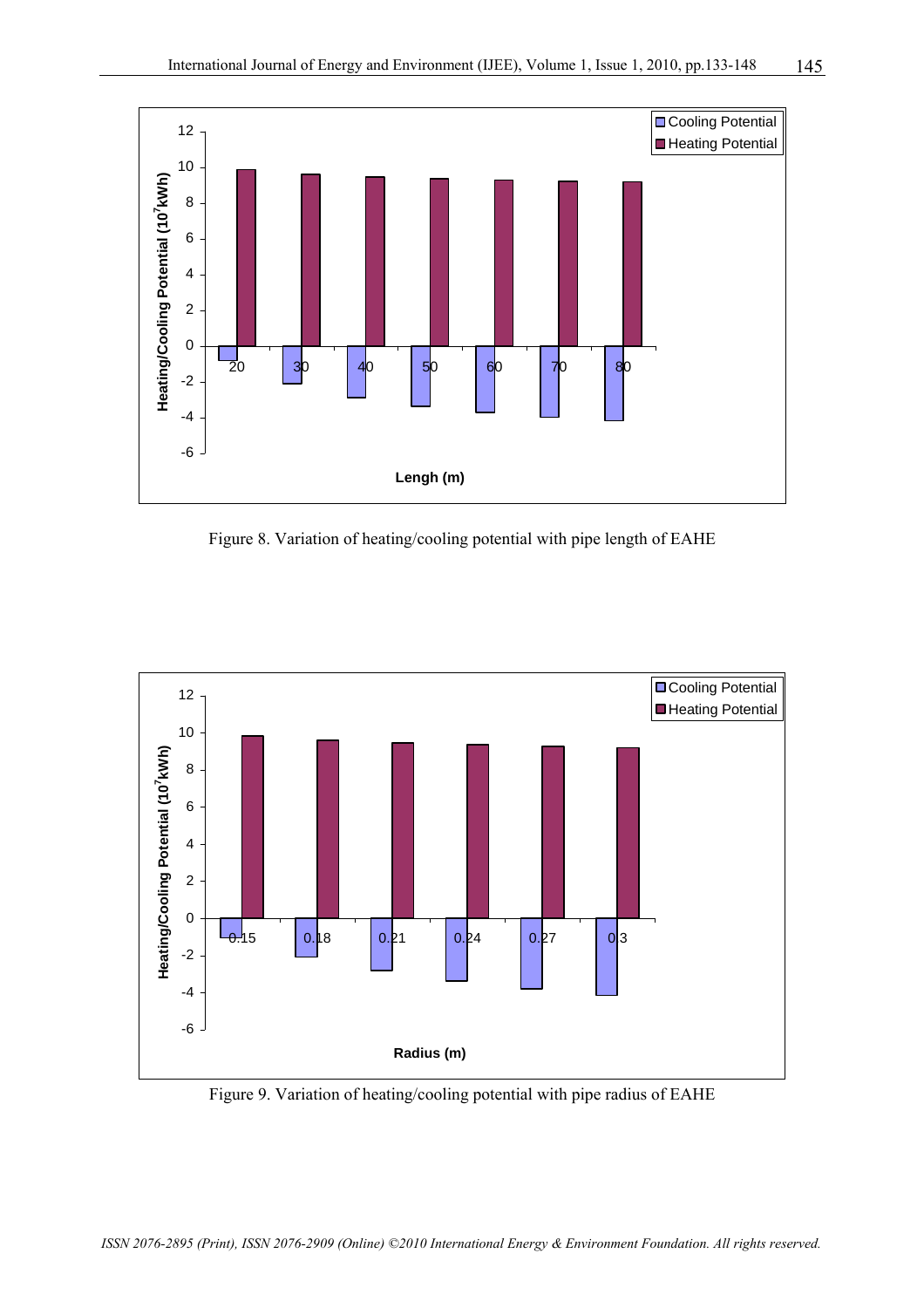# **7. CO2 emission mitigation and carbon credit earned**

The application of day lighting in this dome shaped house can best be illustrated with worked example. This can also give a feel for the likely magnitude of energy savings when using day lighting schemes in New Delhi. The example is based on above mentioned house of size 4.8 m  $\times$  3.35 m with the following assumptions:

- 1. A light transmittance of 0.3 and a shading coefficient of 0.4 for typical reflective glass used in commercial buildings in New Delhi;
- 2. An area-weighted mean reflectance of 0.5 for the internal surfaces;
- 3. No external obstruction;
- 4. An indoor design illuminance of 500 lux with a typical installed lighting load of 20 W/m<sup>2</sup> of floor area;
- 5. A 10-h working day (08:00-18:00) and a 5.5 day working week.

Energy savings (Wh ) in electric lighting per year [17]  $ES = L.A$ <sub>*f*</sub>.*H<sub>a</sub>*.*F* (19)

## where

L = Installed lighting power density = 20 W/m<sup>2</sup> for indoor design illuminance of 500 lux  $A_f$  = Floor area =16 m<sup>2</sup>

 $H_a$  = Annual operating hours of the electric lighting system = 10 x 5.5 x 52

 $F=$  factor for type of glass and indoor design illuminance = 0.8

Substituting these values in Eq. (19),

 $ES = 732$  kWh

The average carbon dioxide equivalent intensity for electricity generation from coal is approximately 0.982 kg of carbon dioxide per kilowatt hour at source [18, 19]. However, 40% is transmission and distribution losses and 20% loss is due to the inefficient electric equipment used are considered. Then the total figure comes to be 2.04 kg of carbon dioxide per kilowatt hour. So

CO<sub>2</sub> emission reduction =1493 kg

 $= 1.493$  ton per year

If  $CO<sub>2</sub>$  emission reduction at present being traded @Euro 21per ton, then  $CO<sub>2</sub>$  emission reduction by day lighting = Euro 31.35 which corresponds to Carbon credit earned= Rs.2038 per year.

# **8. Conclusion**

In the climatic zone of New Delhi, the cooling period is larger than the heating period. Cooling is required for eight months. In rest of months, heating is required. During summer, cross ventilation is a good option for cooling of the house. The temperature of the room with an earth air heat exchanger decreases significantly  $(6.8^{\circ} \text{ C})$  in comparison with that of the untreated room during June. EAHE is more economical for heating the house in winter and cooling in summer. However monthly heating potential in winter is more than monthly cooling potential in summer.

# **Acknowledgement**

Authors are thankful to NCSTC, Department of Science and Technology, Government of India for its financial support to ERA.

# **References**

- [1] Bhardwaj S.S., Bansal N.K. Temperature distribution inside ground for various surface conditions. Building and Environment 1981; 10(3): 183–192.
- [2] Deshmukh M. Effects of passive features on comfort conditions in buildings. Ph.D. Thesis, IIT Delhi, 1991.
- [3] Jacovides C.P., Mihalakakou G., Santamouris M., Lewis J.O. On the ground temperature profile for passive cooling applications in building. Solar energy 1996; 57(3): 167-175.
- [4] Ghosal M.K., Tiwari G.N. Mathematical modeling for greenhouse heating by using thermal curtain and geothermal energy. Solar energy 2004; 76(5): 603-613.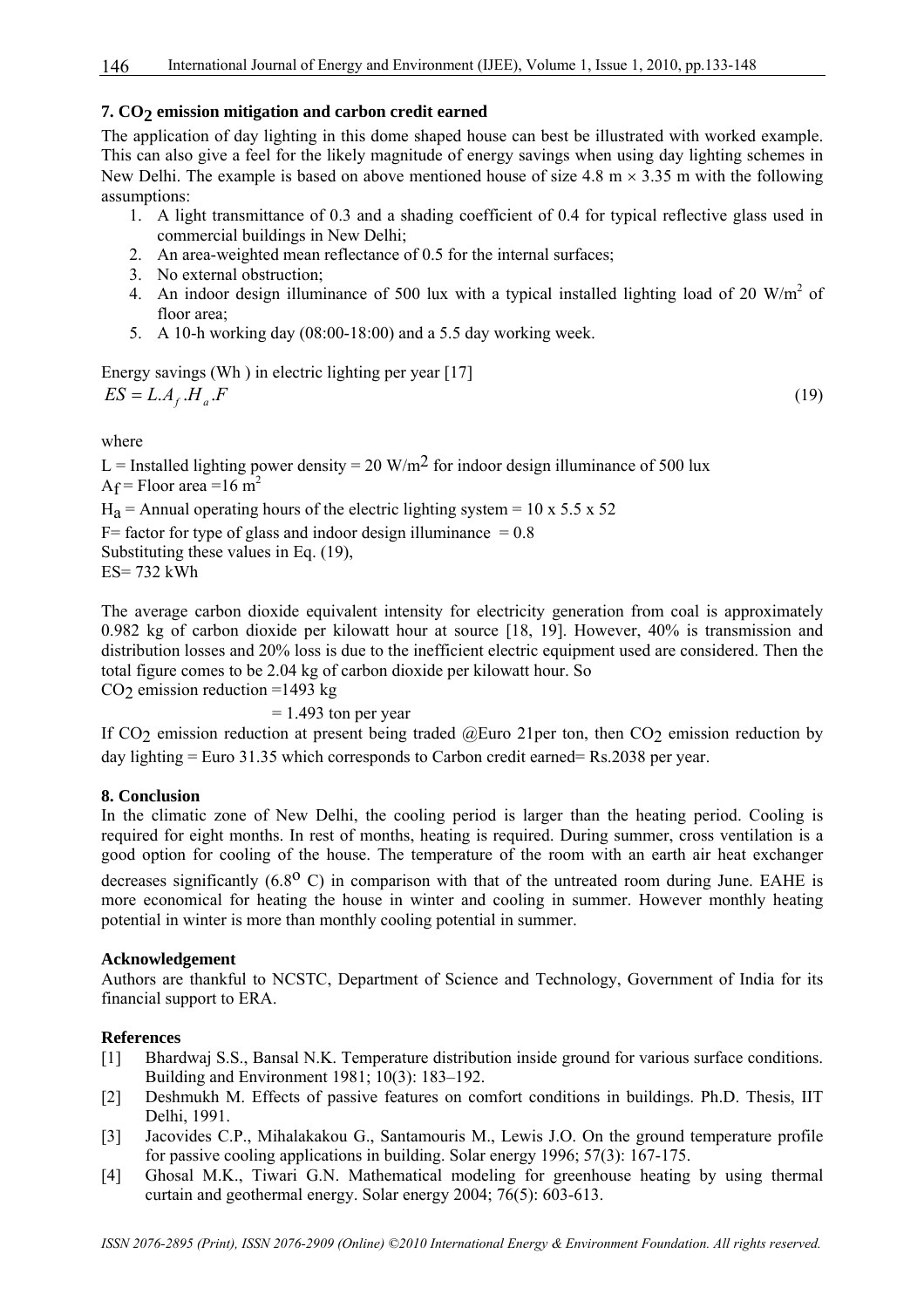- [5] Abrahms D.W., Benton C.C., Akridge J.M. Simulation and measured performance of earth cooling tubes. Proceedings of the 5th National Passive Solar Conference; American Section of ISES, Amherst, Massachusetts, USA, 1980: 737-741.
- [6] Sinha R.R., Goswami D.Y., Klett D.E. Theoretical and experimental analysis of cooling techniques using underground air-pipes. Solar World Forum, Brighton, UK; 1981.
- [7] Claeson J., Dunand A. Heat exchange from ground by horizontal pipes. Swedish Council for Building Research, Document D1, 1983.
- [8] Bua H.H. Convective heat losses from a pipe buried in a semi infinite porous medium. Int. J. Heat and Mass Transfer 1984; 22: 2047-2056.
- [9] Arimilli R.V., Parang M., Surapaneni P.R. Heat transfer from circular tubes in a semi-infinite medium. Journal of Heat Transfer 1986; 108:703-705.
- [10] Sodha M.S., Buddhi D., Sawhney R.L. Thermal performance of underground air pipe: different earth surface treatments. Energy Convers Mgmt 1991; 31: 95-104.
- [11] Thanu N.M., Sawhney R.L., KhareR.N., Buddhi D. An experimental study of thermal performance of an earth air pipe system in single pass mode. Solar energy 2001; 71(6): 353-364.
- [12] Sodha M.S., Mahajan U., Sawhney R.L. Thermal performance of parallel earth air pipe system. Int J Energy Research 1994; 18: 437-447.
- [13] Bojic M., Papadakis G., Kyritsis S. Energy from a two pipe earth to earth heat exchanger. Energy 1999; 24: 519-523.
- [14] Shukla A., Tiwari G.N., Sodha M.S. Parametric and experimental study on thermal performance of an earth–air heat exchanger. Int. J. Energy Res. 2006; 30:365-379.
- [15] Chel A., Tiwari G.N. Performance evaluation and life cycle cost analysis of earth to air heat exchanger integrated with adobe building for New Delhi composite climate. Energy and Buildings 2009; 41: 56-66.
- [16] Chel A., Tiwari G.N. Thermal, Performance and embodied energy analysis of a passive house Case study of vault roof mud-house in India. Appl Energy 2009; doi:10.1016/j.apenergy.2008.12.033
- [17] Li D.H.W., Lam J.C. Measurement of solar radiation and illuminance on vertical surfaces and day lighting implications. Renewable Energy 2000; 20(4):389.
- [18] Watt M., Johnson A., Ellis M., Quthred N. Life cycle air emission from PV power systems. Progress in Photovoltaic Research Applications 1998; 6: 127.
- [19] Nawaz I., Tiwari G.N. Embodied energy analysis of photovoltaic (PV) system based on macroand micro-level. Energy Policy 2006; 34:3144

![](_page_14_Picture_16.jpeg)

**M. Jamil Ahmad**, born at Ballia (UP), graduated in Mechanical Engineering from Aligarh Muslim University, Aligarh in 1991. He did his M.Sc.Engg from Aligarh Muslim University, Aligarh in 1993. He is working as a Senior Lecturer in Department of Mechanical Engineering at Aligarh Muslim University, Aligarh.

Presently he is pursuing his Ph.D. program under supervision of Prof. G.N.Tiwari at Centre for Energy Studies, Indian Institute of Technology Delhi. His research interest is in the field of solar radiation and daylighting and its application.

E-mail address: jamil.amu@gmail.com

![](_page_14_Picture_20.jpeg)

**G.N. Tiwari** born on July 01, 1951 at Adarsh Nagar, Sagerpali, Ballia (UP), India. He had received postgraduate and doctoral degrees in 1972 and 1976, respectively, from Banaras Hindu University (B.H.U.). Over several years since 1977, he has been actively involved in the teaching programme at Centre for Energy Studies, IIT Delhi. His research interests are Solar distillation(water purification), Water/air heating system , Greenhouse technology for agriculture, aquaculture and crop drying, Earth to air heat exchanger , Passive building design and Hybrid photovoltaic thermal systems for greenhouse, solar house and drying. He has guided about 60 Ph.D. students and published over 400 research papers in journals of repute. He has authored twenty books associated with reputed publishers namely Pergaman Press UK, CRC Press USA, Royal Society of Chemistry (RSC), UK, Pira International, UK, Alpha Science, UK, Narosa Publishing House, Anamaya Publisher, New Delhi etc. He is a co-recipient of 'Hariom Ashram Prerit S.S. Bhatnagar' Award in 1982. He has been recognized both at national and

international levels. His contribution for successful implementation of hot water system in the IIT campus has been highly appreciated. He had been to the University of Papua, New Guinea in 1987-1989 as Energy and Environment Expert. He was also a